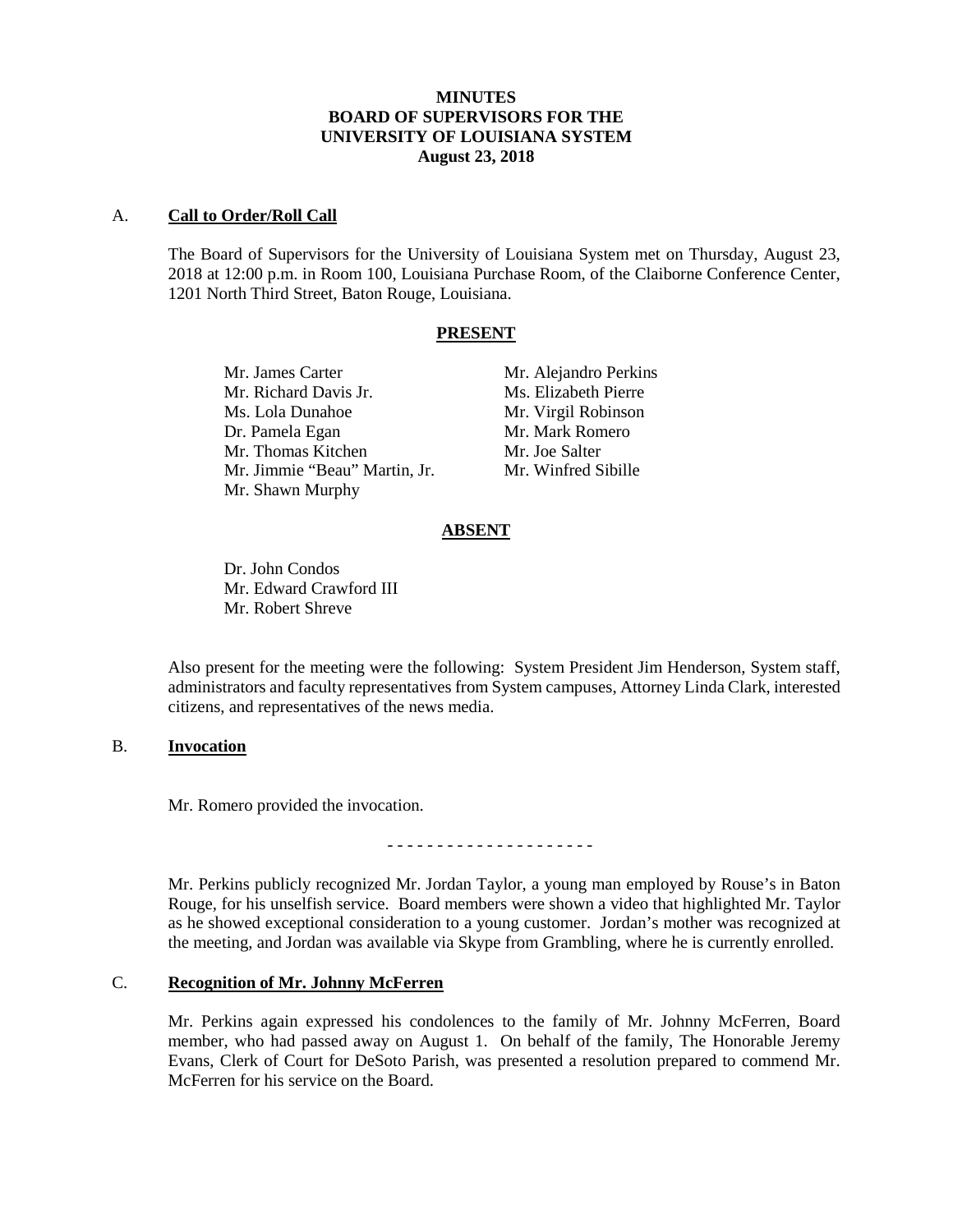## D. **Approval of Minutes June 21, 2018 Board Meeting**

Upon motion of Dr. Egan, seconded by Mr. Romero, the Board of Supervisors for the University of Louisiana System unanimously approved the minutes of the June 21, 2018 meeting.

Mr. Perkins formally welcomed Mr. Joe Salter as a newly appointed Board member, representing the 4th Congressional District. Mr. Perkins said that the Oath of Office had been administered earlier that morning. Chair Perkins also indicated that he was appointing Mr. Salter to the Academic and Student Affairs, Grievance, and Legislation Committees.

### E. **Report of the Academic and Student Affairs Committee**

Upon motion of Dr. Egan, seconded by Mr. Davis, the Board unanimously voted to approve the following items:

E.1. Southeastern Louisiana University's request for approval of a Letter of Intent to develop a New Academic Program leading to a Bachelor of Science in Integrated Science and Technology.

*NOW, THEREFORE, BE IT RESOLVED, that the Board of Supervisors for the University of Louisiana System hereby approves Southeastern Louisiana University's request for approval of a Letter of Intent to develop a New Academic Program leading to a Bachelor of Science in Integrated Science and Technology.* 

E.2. University of Louisiana at Lafayette's request for approval of a Letter of Intent to develop a New Academic Program leading to a Master of Science in Athletic Training.

*NOW, THEREFORE, BE IT RESOLVED, that the Board of Supervisors for the University of Louisiana System hereby approves University of Louisiana at Lafayette's request for approval of a Letter of Intent to develop a New Academic Program leading to a Master of Science in Athletic Training.*

E.3. University of Louisiana at Monroe's request for approval of a Post Baccalaureate Certificate for Practitioner Teacher Program Alternative Path to Teacher Certification in Elementary Education.

*NOW, THEREFORE, BE IT RESOLVED, that the Board of Supervisors for the University of Louisiana System hereby University of Louisiana at Monroe's request for approval of a Post Baccalaureate Certificate for Practitioner Teacher Program Alternative Path to Teacher Certification in Elementary Education.*

E.4. University of Louisiana at Monroe's request for approval of a Post Baccalaureate Certificate for Practitioner Teacher Program Alternative Path to Teacher Certification in Secondary Education.

*NOW, THEREFORE, BE IT RESOLVED, that the Board of Supervisors for the University of Louisiana System hereby approves University of Louisiana at Monroe's request for approval of a Post Baccalaureate Certificate for Practitioner Teacher Program Alternative Path to Teacher Certification in Secondary Education.*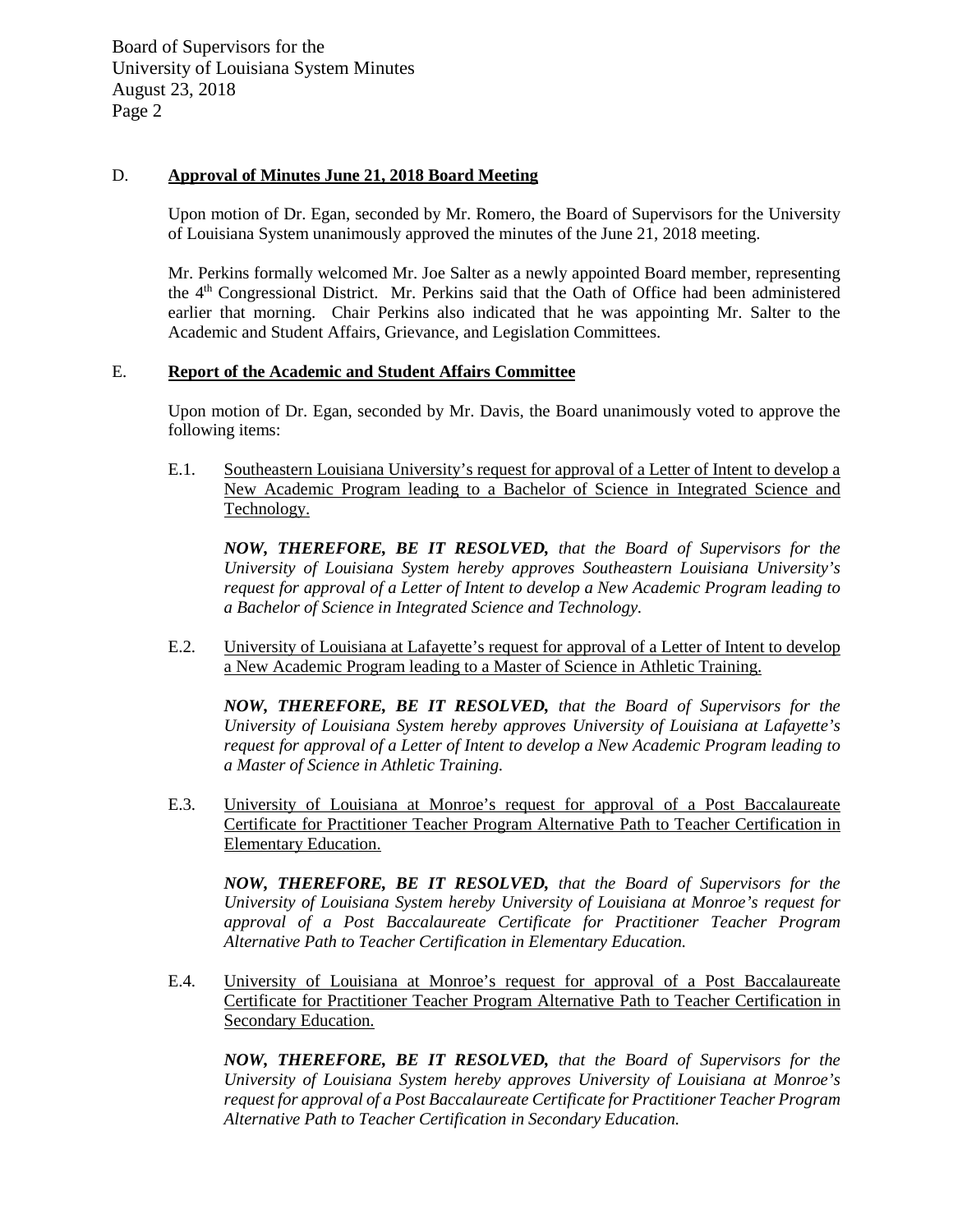> E.5. University of New Orleans' request for approval of a Letter of Intent to develop a New Academic Program leading to a Professional Pilot Bachelor of Science.

*NOW, THEREFORE, BE IT RESOLVED, that the Board of Supervisors for the University of Louisiana System hereby approves University of New Orleans' request for approval of a Letter of Intent to develop a New Academic Program leading to a Professional Pilot Bachelor of Science.*

E.6. University of New Orleans' request for approval of a Memorandum of Understanding with Xavier University of New Orleans.

*NOW, THEREFORE, BE IT RESOLVED, that the Board of Supervisors for the University of Louisiana System hereby approves University of New Orleans' request for approval of a Memorandum of Understanding with Xavier University of New Orleans.*

E.7. University of New Orleans' request for approval of a Memorandum of Understanding with Southwest Petroleum University, Chengdu, Sichuan, China.

*NOW, THEREFORE, BE IT RESOLVED, that the Board of Supervisors for the University of Louisiana System hereby approves University of New Orleans' request for approval of a Memorandum of Understanding with Southwest Petroleum University, Chengdu, Sichuan, China.*

E.8. University of Louisiana System's request for approval of System Universities' 2018-19 Promotions in Faculty Rank and Recommendations for Tenure.

*NOW, THEREFORE, BE IT RESOLVED, that the Board of Supervisors for the University of Louisiana System hereby approves System Universities' 2018-19 Promotions in Faculty Rank and Recommendations for Tenure.*

### F. **Report of the Athletic Committee**

Upon motion of Mr. Robinson, seconded by Mr. Murphy, the Board unanimously voted to approve the following items:

F.1. Grambling State University's request for approval of a revised Athletic Home Game Complimentary Ticket Policy.

*NOW, THEREFORE, BE IT RESOLVED, that the Board of Supervisors for the University of Louisiana System hereby approves Grambling State University's request for approval of a revised Athletic Home Game Complimentary Ticket Policy.*

F.2. Louisiana Tech University's request for approval of a revised Athletic Home Game Complimentary Ticket Policy.

*NOW, THEREFORE, BE IT RESOLVED, that the Board of Supervisors for the University of Louisiana System hereby approves Louisiana Tech University's request for approval of a revised Athletic Home Game Complimentary Ticket Policy.*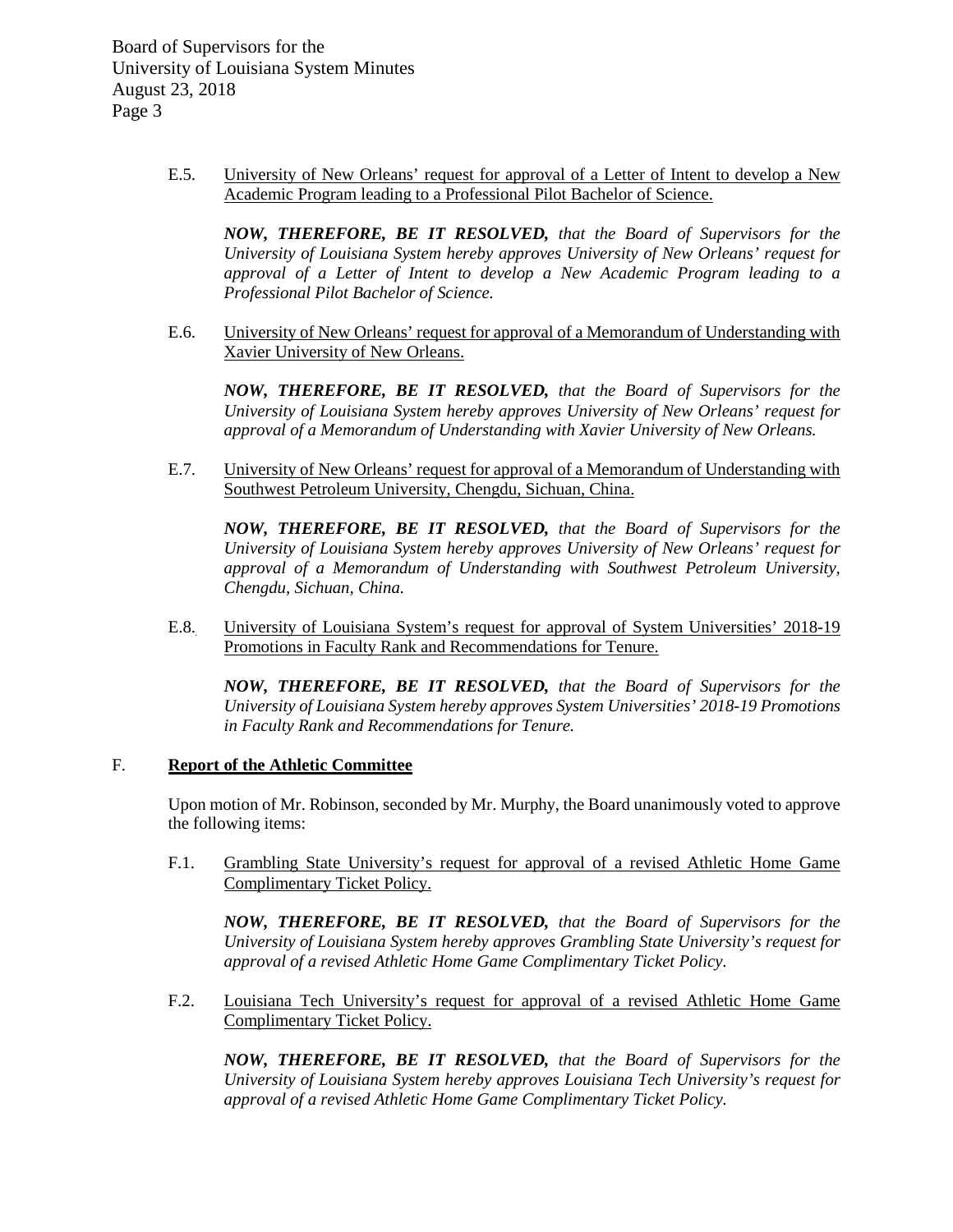> F.3. Northwestern State University's request for approval of a contract with Mr. Bobby Barbier, Head Baseball Coach, effective July 1, 2018.

*NOW, THEREFORE, BE IT RESOLVED, that the Board of Supervisors for the University of Louisiana System hereby approves Northwestern State University's request for approval of a contract with Mr. Bobby Barbier, Head Baseball Coach, effective July 1, 2018.*

F.4. Northwestern State University's request for approval of a contract with Mr. Donald Pickett, Head Softball Coach, effective July 1, 2018.

*NOW, THEREFORE, BE IT RESOLVED, that the Board of Supervisors for the University of Louisiana System hereby approves Northwestern State University's request for approval of a contract with Mr. Donald Pickett, Head Softball Coach, effective July 1, 2018.*

F.5. Southeastern Louisiana University's request for approval of a contract with Mr. Tim Donnelly, Assistant Men's Baseball Coach, effective July 1, 2018.

*NOW, THEREFORE, BE IT RESOLVED, that the Board of Supervisors for the University of Louisiana System hereby approves Southeastern Louisiana University's request for approval of a contract with Mr. Tim Donnelly, Assistant Men's Baseball Coach, effective July 1, 2018.*

F.6. Southeastern Louisiana University's request for approval of a contract with Mr. Benjamin Gipson, Associate Men's Baseball Coach, effective July 1, 2018.

*NOW, THEREFORE, BE IT RESOLVED, that the Board of Supervisors for the University of Louisiana System hereby approves Southeastern Louisiana University's request for approval of a contract with Mr. Benjamin Gipson, Associate Men's Baseball Coach, effective July 1, 2018.*

F.7. Southeastern Louisiana University's request for approval of a contract with Mr. William Narro, Head Golf Coach, effective July 2, 2018.

*NOW, THEREFORE, BE IT RESOLVED, that the Board of Supervisors for the University of Louisiana System hereby approves Southeastern Louisiana University's request for approval of a contract with Mr. William Narro, Head Golf Coach, effective July 2, 2018.*

F.8. University of Louisiana at Monroe's request for approval of a contract with Mr. Jacob Carlson, Assistant Men's Baseball Coach, effective July 16, 2018.

*NOW, THEREFORE, BE IT RESOLVED, that the Board of Supervisors for the University of Louisiana System hereby approves University of Louisiana at Monroe's request for approval of a contract with Mr. Jacob Carlson, Assistant Men's Baseball Coach, effective July 16, 2018.*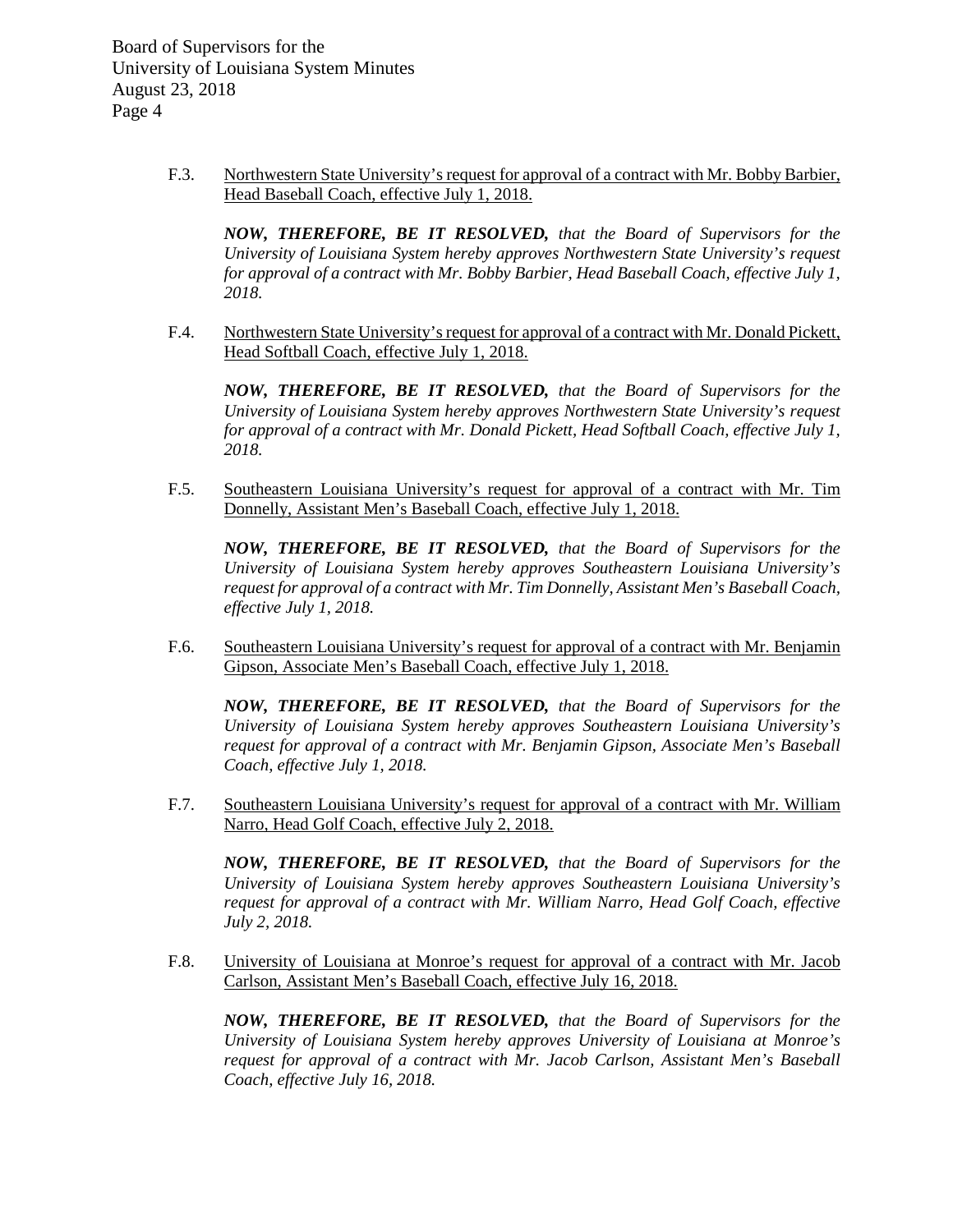> F.9. University of New Orleans' request for approval of a contractual amendment with Mr. Derek Morel, Athletic Director, effective July 1, 2018.

*NOW, THEREFORE, BE IT RESOLVED, that the Board of Supervisors for the University of Louisiana System hereby approves University of New Orleans' request for approval of a contractual amendment with Mr. Derek Morel, Athletic Director, effective July 1, 2018.*

### G. **Report of the Facilities Planning Committee**

Upon motion of Mr. Romero, seconded by Mr. Murphy, the Board unanimously voted to approve the following items:

G.1. Southeastern Louisiana University's request for approval to name the Bloomberg Lab in the College of Business Building the "John and Francelle Regan Bloomberg Lab."

*NOW, THEREFORE, BE IT RESOLVED, that the Board of Supervisors for the University of Louisiana System hereby approves Southeastern Louisiana University's request for approval to name the Bloomberg Lab in the College of Business Building the "John and Francelle Regan Bloomberg Lab."*

G.2. University of Louisiana at Lafayette's request for approval to demolish the Bus Maintenance Shop building as a part of its new campus housing project.

*NOW, THEREFORE, BE IT RESOLVED, that the Board of Supervisors for the University of Louisiana System hereby approves University of Louisiana at Lafayette's request for approval to demolish the Bus Maintenance Shop building.*

*AND FURTHER, that ULS staff and legal counsel ensure that all documents conform to statutory and administrative requirements.* 

G.3. University of Louisiana at Monroe's request for approval to demolish the L-Club House located at 4407 Bon Aire Drive on the campus of the University.

*NOW, THEREFORE, BE IT RESOLVED, that the Board of Supervisors for the University of Louisiana System hereby approves the University of Louisiana at Monroe's request for approval to demolish the L-Club House located at 4407 Bon Aire Drive on the campus of the University.*

*AND FURTHER, that ULS staff and legal counsel ensure that all documents conform to statutory and administrative requirements.*

G.4. University of Louisiana at Monroe's request for approval to demolish the ULM Golf Facility located at 4503 Bon Aire Drive on the campus of the University.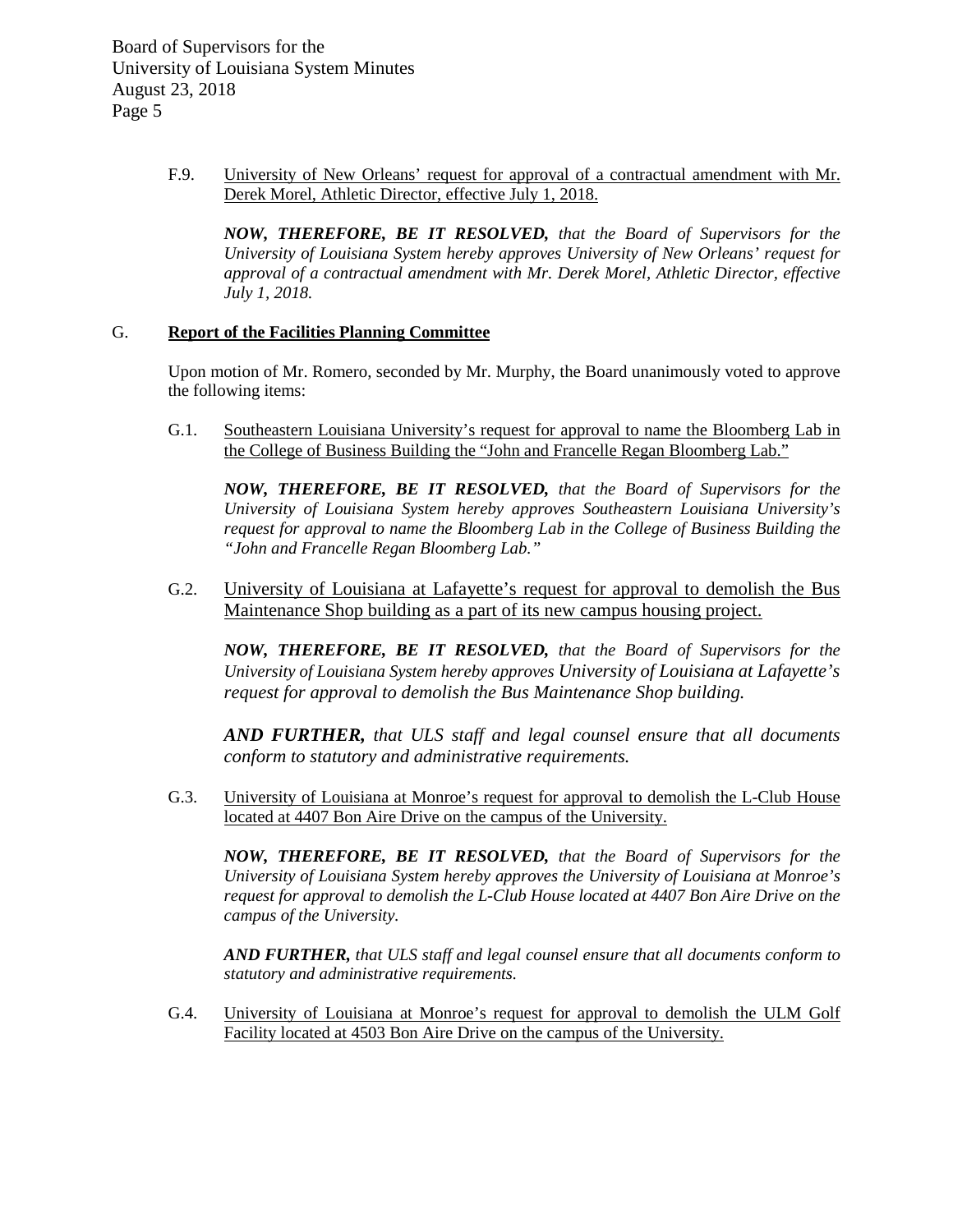> *NOW, THEREFORE, BE IT RESOLVED, that the Board of Supervisors for the University of Louisiana System hereby approves the University of Louisiana at Monroe's request for approval to demolish the ULM Golf Facility located at 4503 Bon Aire Drive on the campus of the University.*

> *AND FURTHER, that ULS staff and legal counsel ensure that all documents conform to statutory and administrative requirements.*

G.5. University of New Orleans' request for approval to lease the  $4<sup>th</sup>$  floor of the University of New Orleans' Center for Energy Resource Management (CERM) Building located on UNO's Research and Technology Park at 2045 Lakeshore Drive in New Orleans, Louisiana to the State of Louisiana Department of Wildlife and Fisheries.

*NOW, THEREFORE, BE IT RESOLVED, that the Board of Supervisors for the University of Louisiana System hereby approves University of New Orleans' request for approval to lease the 4th floor of the University of New Orleans' Center for Energy Resource Management (CERM) building located on UNO's Research and Technology Park at 2045 Lakeshore Drive in New Orleans, Louisiana to the State of Louisiana Department of Wildlife and Fisheries.* 

*BE IT FURTHER RESOLVED, that the President of the University of New Orleans and his or her designee are hereby designated and authorized to review to execute any and all documents necessary to execute said lease.*

*BE IT FURTHER RESOLVED, that the University of New Orleans shall obtain final approvals from UL System staff, legal counsel, and all other appropriate agencies/parties, of processes, documents and administrative requirements.* 

*AND FURTHER, that University of New Orleans will provide System office with copies of all final executed documents for Board files.* 

G.6. University of Louisiana System's request for approval of the Fiscal Year 2019-20 Capital Outlay Budget Request and Institutions' Five-Year Capital Outlay Plans.

*NOW, THEREFORE, BE IT RESOLVED, that the Board of Supervisors for the University of Louisiana System hereby approves the Fiscal Year 2019-20 Capital Outlay Budget Request and Institutions' Five-Year Capital Outlay Plans.*

#### H. **Report of the Finance Committee**

Upon motion of Mr. Sibille, seconded by Mr. Robinson, the Board unanimously voted to approve the following items:

H.1. McNeese State University's request for approval of a revised Internal Audit Charter.

*NOW, THEREFORE, BE IT RESOLVED, that the Board of Supervisors for the University of Louisiana System hereby approves McNeese State University's request for approval of a revised Internal Audit Charter.*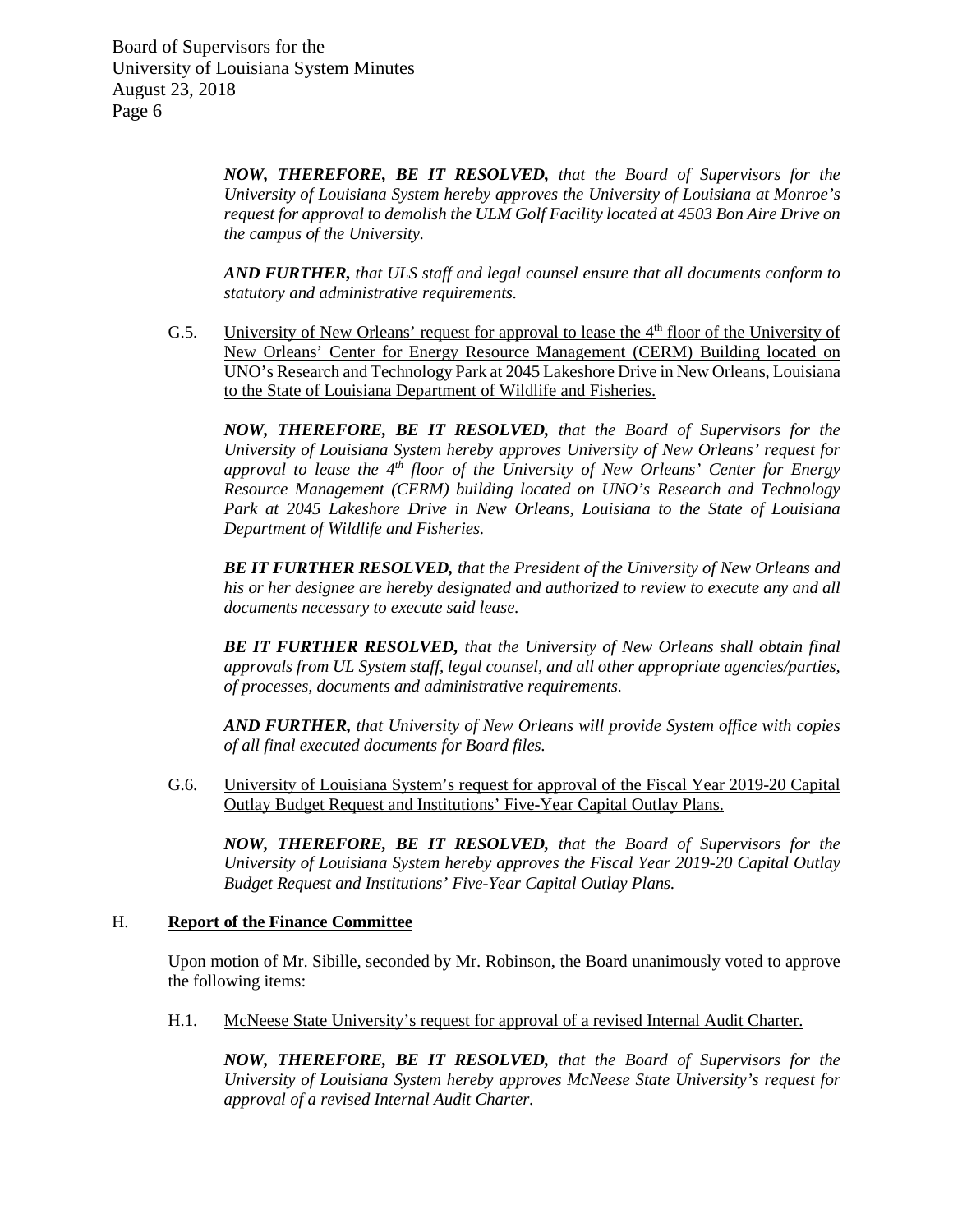> H.2. **University of Louisiana at Monroe's** request for approval of a Student Referendum to add a Student Spirit and Athletic Enhancement Fee of \$10 per credit hour.

*NOW, THEREFORE, BE IT RESOLVED, that the Board of Supervisors for the University of Louisiana System hereby approves University of Louisiana at Monroe's request for approval of a Student Referendum to add a Student Spirit and Athletic Enhancement fee of \$10 per credit hour.*

H.3. University of Louisiana System's request for acceptance of Fiscal year 2017-18 Financial and Compliance and Federal Award Programs Representation Letters for (a) Grambling state University, (b) Louisiana Tech University, (c) McNeese State University, (d) Northwestern State University, (e) Southeastern Louisiana University, (f) University of Louisiana at Lafayette, (g) University of Louisiana at Monroe, (h) University of New Orleans, and (i) University of Louisiana System.

*NOW, THEREFORE, BE IT RESOLVED, that the Board of Supervisors for the University of Louisiana System hereby accepts Fiscal year 2017-18 Financial and Compliance and Federal Award Programs Representation Letters for (a) Grambling state University, (b) Louisiana Tech University, (c) McNeese State University, (d) Northwestern State University, (e) Southeastern Louisiana University, (f) University of Louisiana at Lafayette, (g) University of Louisiana at Monroe, (h) University of New Orleans, and (i) University of Louisiana System.*

H.4. University of Louisiana System's request for approval of Fiscal Year 2018-19 Operating Budgets, including organizational charts, undergraduate/graduate mandatory attendance fees, scholarships, and System Shared Costs.

*NOW, THEREFORE, BE IT RESOLVED, that the Board of Supervisors for the University of Louisiana System hereby approves Fiscal Year 2018-19 Operating Budgets, including organizational charts, undergraduate/graduate mandatory attendance fees, scholarships, and System Shared Costs.*

H.5. University of Louisiana System's report on internal and external audit activity for the period of June 18 to August 19, 2018.

No action was taken as this was a report only.

## I. **Report of the Personnel Committee**

Upon motion of Ms. Pierre, seconded by Mr. Murphy, the Board unanimously voted to approve the following items:

I.1. McNeese State University's request for approval to appoint Dr. Christopher J. Thomas as Interim Vice President for Student Affairs and Dean of Students effective July 1, 2018.

*NOW, THEREFORE, BE IT RESOLVED, that the Board of Supervisors for the University of Louisiana System hereby approves McNeese State University's request for approval to appoint Dr. Christopher J. Thomas as Interim Vice President for Student Affairs and Dean of Students effective July 1, 2018.*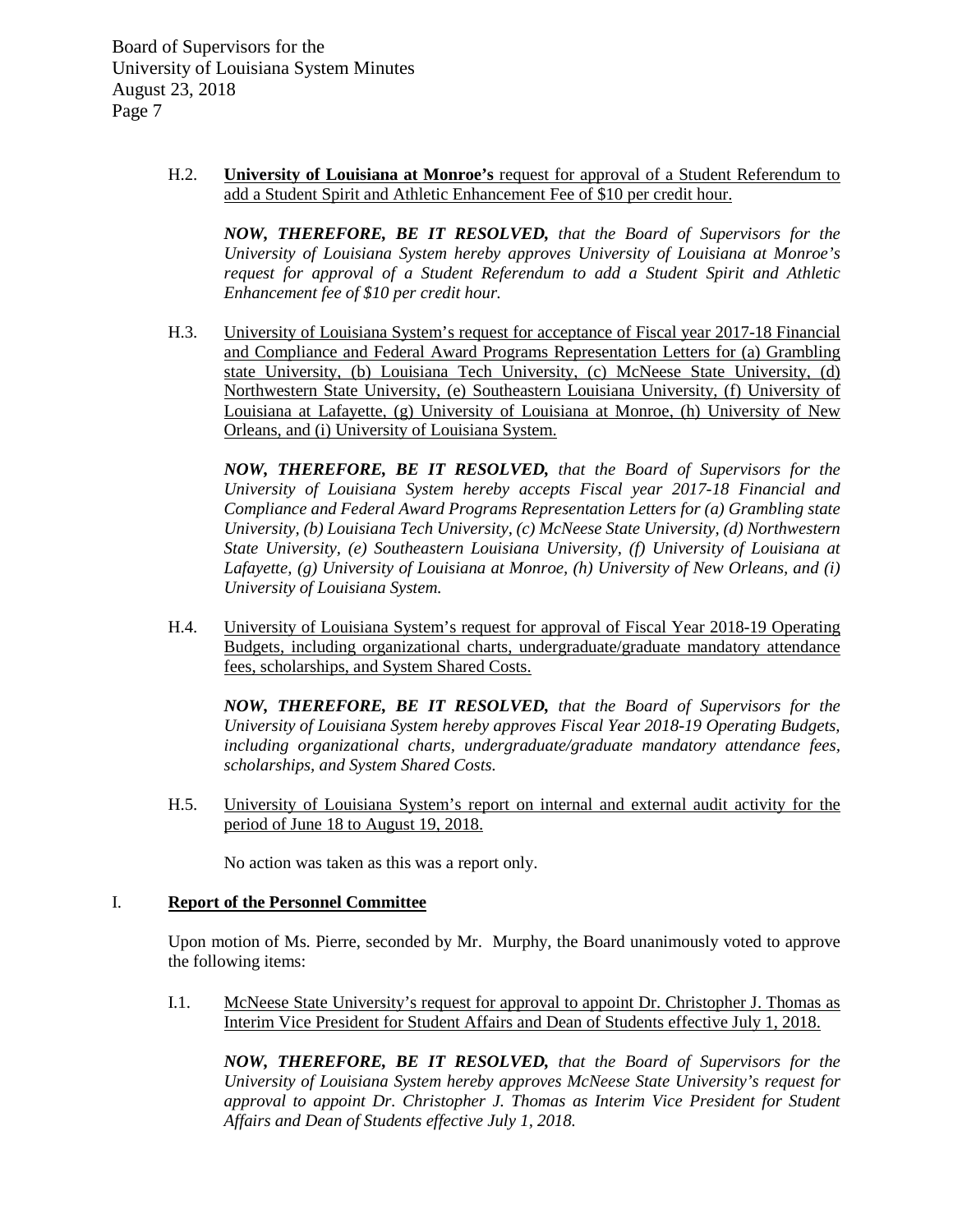> I.2. University of Louisiana at Monroe's request for approval to appoint Dr. Elward Kendall Alford as Interim Dean of the College of Health Sciences effective July 2, 2018.

*NOW, THEREFORE, BE IT RESOLVED, that the Board of Supervisors for the University of Louisiana System hereby approves University of Louisiana Monroe's request*  for approval to appoint Dr. Elward Kendall Alford as Interim Dean of the College of *Health Sciences effective July 2, 2018.* 

I.3. University of Louisiana at Monroe's request for approval to appoint Dr. Michael Camille as Vice President for Information Services and Student Success effective September 1, 2018.

*NOW, THEREFORE, BE IT RESOLVED, that the Board of Supervisors for the University of Louisiana System hereby approves University of Louisiana at Monroe's request for approval to appoint Dr. Michael Camille as Vice President for Information Services and Student Success effective September 1, 2018.*

I.4. University of Louisiana at Monroe's request for approval of a title change for Dr. William Graves from Chief Business Officer to Vice President for Business Affairs effective September 1, 2018.

*NOW, THEREFORE, BE IT RESOLVED, that the Board of Supervisors for the University of Louisiana System hereby approves University of Louisiana at Monroe's request for approval of a title change for Dr. William Graves from Chief Business Officer to Vice President for Business Affairs effective September 1, 2018.*

## J. **Report of the Legislation Committee**

J.1. Update on the 2018 Third Extraordinary Session of the Louisiana Legislature

No action was necessary by the Board as this was a report only.

# K. **SYSTEM PRESIDENT'S BUSINESS**

K.1. Personnel Actions

President Henderson indicated that Board members had recently received personnel actions via email and that System staff had reviewed all personnel actions and recommends approval. He also stated that summer pay plans were in Board member folders for McNeese, Nicholls, and Southeastern.

*Upon motion of Mr. Carter, seconded by Mr. Murphy, the Board unanimously voted to approve the System personnel actions and summer pay plans.*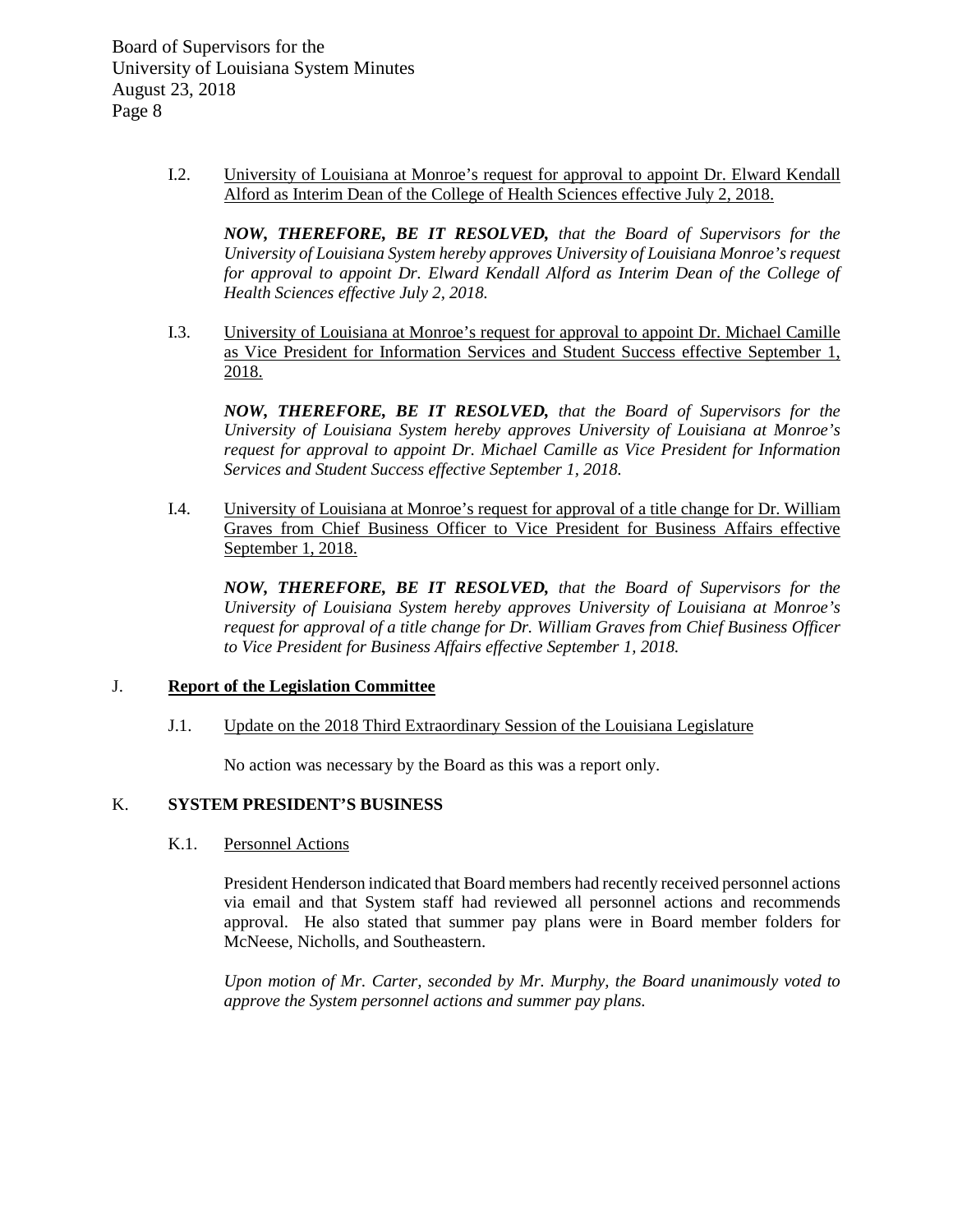# K.2. Proposed Revision to Board Rules, *Chapter IV. Finance and Business, Section V. Student Fees, I. Vehicle Registration Fee*.

Upon motion of Mr. Sibille, seconded by Mr. Robinson, the Board unanimously approved the revision to Board Rules, *Chapter IV. Finance and Business, Section V. Student Fees, I. Vehicle Registration Fee.* 

### K.3. System President's Report

## *Presidents' Retreat*

Dr. Henderson thanked the Presidents for their participation in the retreat that took place in early August in Baton Rouge. Dr. Kahn reported that the new Commissioner of Higher Education, Dr. Kim Hunter Reed, shared her vision and goals for higher education in Louisiana. The Presidents discussed issues related to the three following areas: policy environment, strategic reinvestment, and stewardship.

## *Corporate Playbook*

Dr. Henderson said that Corporate Playbook's Deb Elam, consultant, met with System staff to discuss the issues of diversity and inclusion. He indicated that the System plans to utilize her expertise to perform a needs assessment and develop a multi-year plan of action.

#### *Compete LA*

Dr. Jeannine Kahn, Dr. Claire Norris, and Ms. Cami Geisman described an initiative that is being developed in the System office--*Compete LA*. The purpose of the program is to offer a valuable service to adult learners who have some college credits, without completing their degree. They described how the initiative could impact thousands of citizens by giving them the tools to achieve their goal of completion of a college education.

## *Free Speech Update*

Ms. Erica Calais, System Vice President for Student Affairs and Governance, reported that the System Office is working in collaboration with the Universities to develop a free speech Policy and Procedures Memorandum. She also indicated that policies that comply with recent legislation are being finalized by the nine campuses.

#### *Hazing Update*

Ms. Calais also reported that a revised *Policy and Procedures Memorandum S-II.XXIII.-1*  was available in the Board member folders. She said that the policy had been changed to comply with recent legislative mandates. Ms. Calais also indicated that the campuses are reviewing and amending their policies to conform to regulations.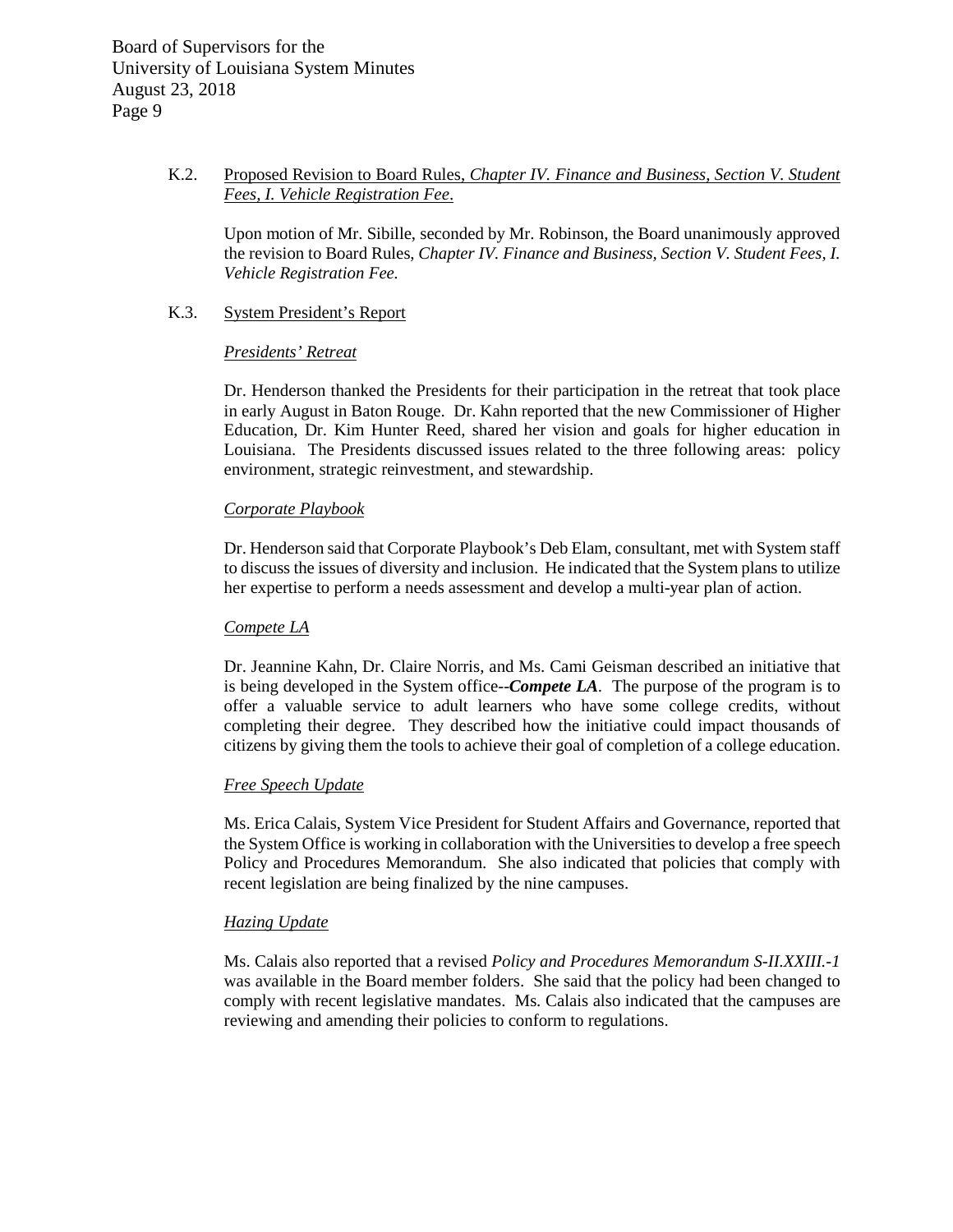## *Management and Leadership Institute*

Dr. Henderson informed Board members that the 2019 Management and Leadership Institute had recently met for its first session. He indicated that Dr. Caprice Ieyoub would be contacting Board members throughout the year to visit with the class.

### L. **Board Chair's Business**

Mr. Perkins thanked Dr. E. Joseph Savoie for hosting the lovely reception for Board members and staff.

### *For Our Future Awards*

Mr. Perkins reported that the Board awarded 35 For Our Future Awards for the 2018-19 Academic Year. He congratulated the recipients as they work to complete their degrees.

### *Athletics Pass/Board Calendar*

Mr. Perkins pointed out that included in each Board member folder was an athletics pass for System athletic games. He encouraged them to attend as many events as they could and stated that a calendar of events was also included in each folder.

#### *Thomas Kitchen*

Mr. Perkins acknowledged Mr. Tom Kitchen for being inducted into the first class of the University of New Orleans' Hall of Distinction. Mr. Perkins informed members that the inductees are nominated on the basis of exemplary achievement, notable service to the community, and strong commitment to the University and the City of New Orleans.

### M. **Evaluation of Campus Presidents** *(McNeese State University and Northwestern State University)*

Chair Perkins said that as Board policy requires that Presidents be evaluated on a regular basis, three Presidents had undergone the process of self-assessment, campus surveys, and meetings with Dr. Henderson and key stakeholders.

Mr. Perkins said that the Board would convene in Executive Session to first meet with Dr. Daryl Burckel and next with Dr. Chris Maggio. The third evaluation would be conducted at the next meeting.

Upon motion of Mr. Sibille, seconded by Mr. Romero, at 1:20 p.m., the Board convened to Executive Session to meet with (1) Dr. Daryl Burckel and (2) Dr. Chris Maggio. The following roll call vote was recorded:

Yeas: Mr. Carter, Mr. Davis, Ms. Dunahoe, Dr. Egan, Mr. Kitchen, Mr. Martin, Mr. Murphy, Mr. Perkins, Ms. Pierre, Mr. Robinson, Mr. Romero, Mr. Salter, Mr. Sibille